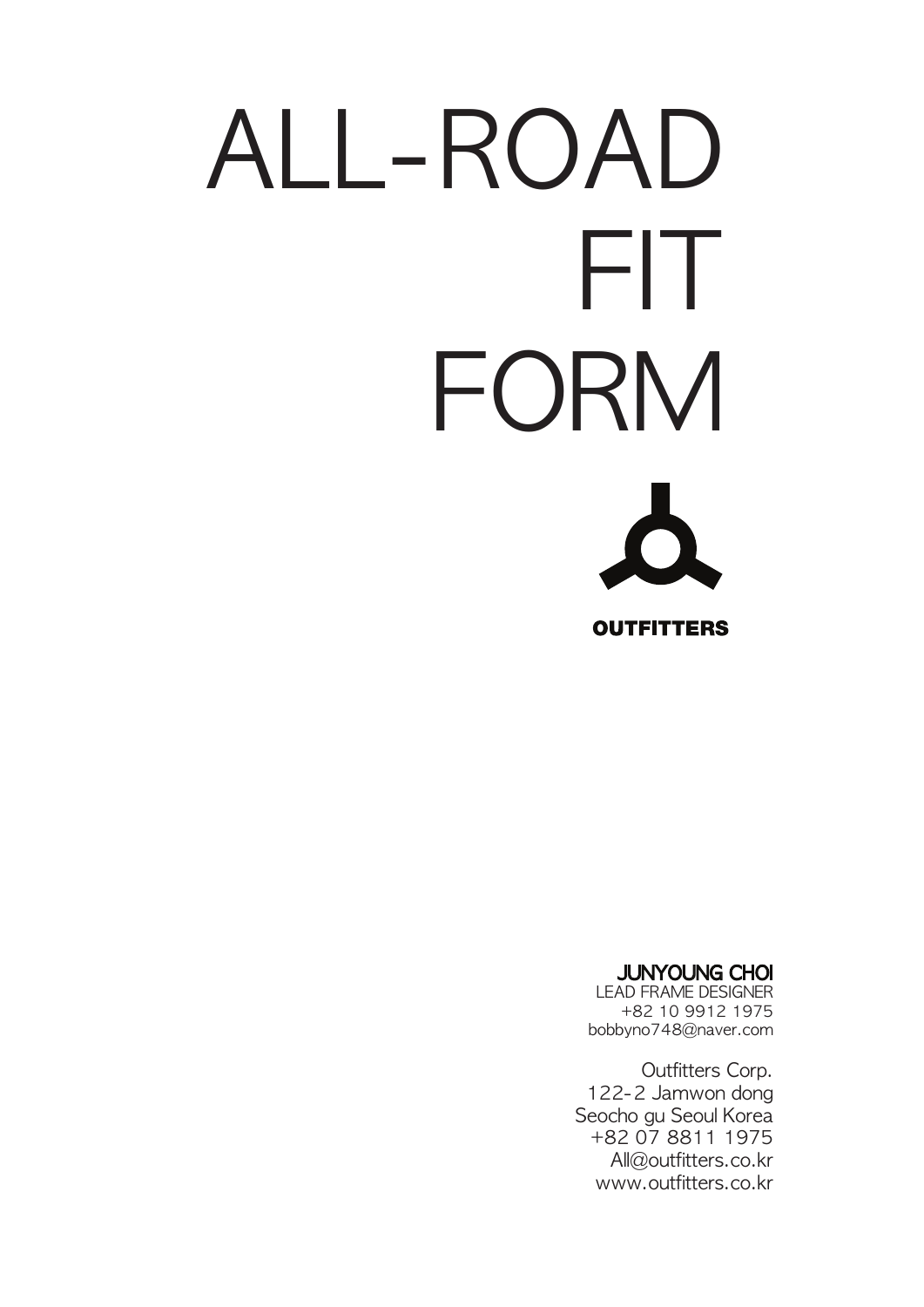



**OUTFITTERS** 

## CONTACT INFORMATION AND FRAME SPECIFICATIONS

| <b>FORK CHOICE</b>                                                                                          |             |                                  |                                                                 |  |  |  |  |  |
|-------------------------------------------------------------------------------------------------------------|-------------|----------------------------------|-----------------------------------------------------------------|--|--|--|--|--|
|                                                                                                             |             |                                  |                                                                 |  |  |  |  |  |
| <b>OUTFITTERS Tapered fork</b>                                                                              |             | ENVE Road 1-1/8 fork             |                                                                 |  |  |  |  |  |
| OUTFITTERS Standard 1-1/8 fork                                                                              |             | <b>ENVE Road Tapered fork</b>    |                                                                 |  |  |  |  |  |
| <b>OUTFITTERS Disk brake fork</b>                                                                           |             | <b>ENVE Road Disk brake fork</b> |                                                                 |  |  |  |  |  |
| <b>OUTFITTERS Direct mounted brake fork</b>                                                                 |             | LEADER 1806TR                    |                                                                 |  |  |  |  |  |
| <b>WHEEL INFORMATION</b>                                                                                    |             |                                  |                                                                 |  |  |  |  |  |
| Max tire size of new bike                                                                                   |             |                                  |                                                                 |  |  |  |  |  |
| <b>SHIFTING</b>                                                                                             |             |                                  |                                                                 |  |  |  |  |  |
| Single speed                                                                                                | Geared      | <b>Both</b>                      |                                                                 |  |  |  |  |  |
| <b>BRAKES</b>                                                                                               |             |                                  |                                                                 |  |  |  |  |  |
| Caliper                                                                                                     | <b>Disk</b> |                                  | Driect mounted                                                  |  |  |  |  |  |
| <b>BOTTLE CAGES</b>                                                                                         |             |                                  |                                                                 |  |  |  |  |  |
| $\overline{0}$                                                                                              | 1           | 2                                |                                                                 |  |  |  |  |  |
| <b>EXTRA FRAME OPTIONS</b>                                                                                  |             |                                  |                                                                 |  |  |  |  |  |
| Oversize Tubing (51mm, 54mm)<br>Direct mounted Rear brake<br>Water bottle cage<br>Chirsking Inset 7 Headset |             |                                  | Wish bone Seat stay<br>Disk brake mount<br>Integrated Seat post |  |  |  |  |  |
| <b>PAINTING OPTIONS</b>                                                                                     |             |                                  |                                                                 |  |  |  |  |  |
| 1 Color with customized decal<br>Custom painting                                                            |             |                                  |                                                                 |  |  |  |  |  |

## PARTS KIT

We offer a full range of parts kits and components to complete your dream bike. Email bobbyno748@naver.com for more details.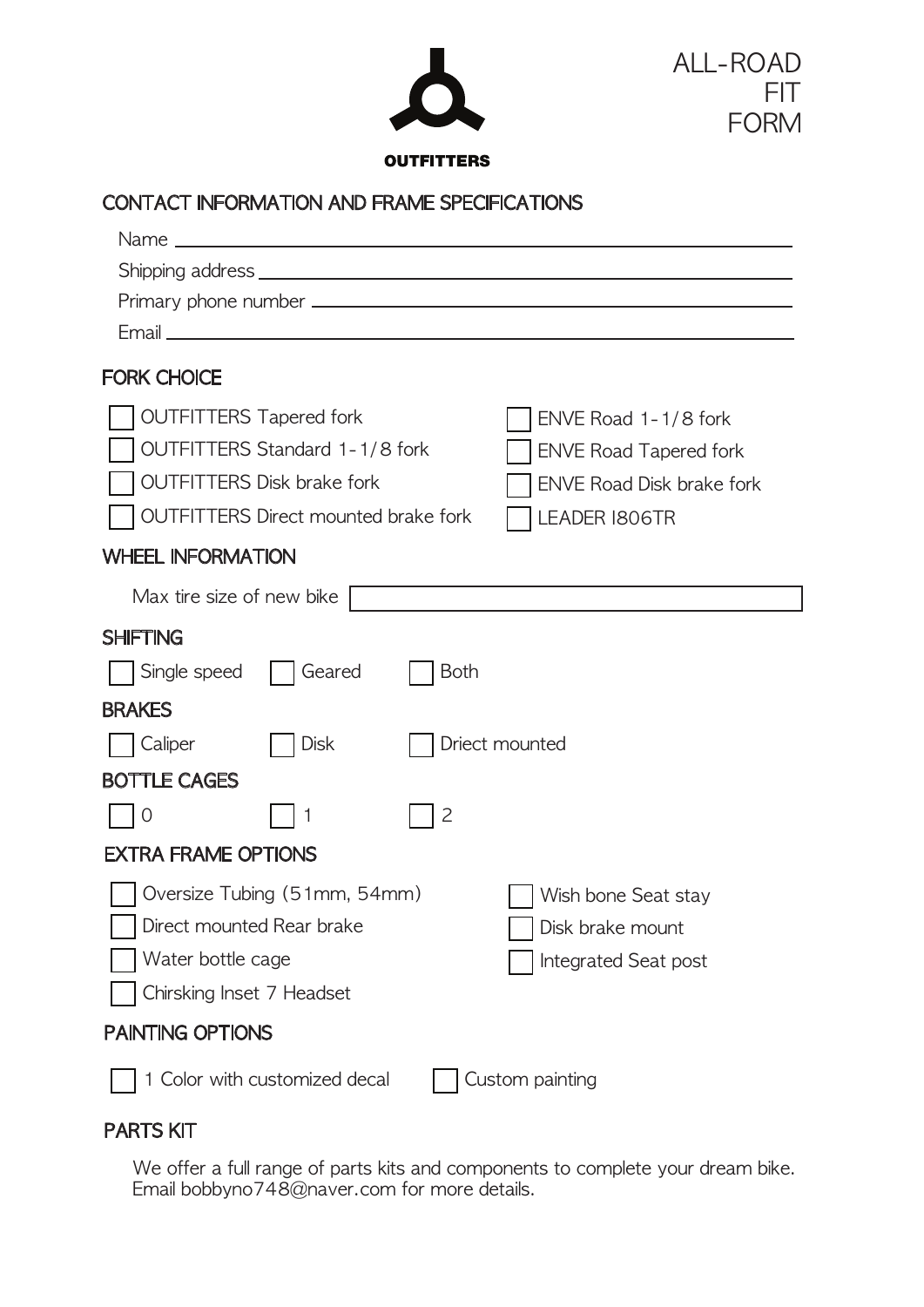

### CURRENT BIKE INFORMATION

Please take all measurements in cm

Maker

Size **Size Size Size Size Size Size Size Size Size Size Size Size Size Size Size Size Size Size Size Size Size Size Size Size Size Size Size Size Size Size Size**

| Model ______                                                                                                                                                                                                                                                                                                                                                                                                                                                                               |  |  |  |
|--------------------------------------------------------------------------------------------------------------------------------------------------------------------------------------------------------------------------------------------------------------------------------------------------------------------------------------------------------------------------------------------------------------------------------------------------------------------------------------------|--|--|--|
| $\blacksquare$ $\blacksquare$ $\blacksquare$ $\blacksquare$ $\blacksquare$ $\blacksquare$ $\blacksquare$ $\blacksquare$ $\blacksquare$ $\blacksquare$ $\blacksquare$ $\blacksquare$ $\blacksquare$ $\blacksquare$ $\blacksquare$ $\blacksquare$ $\blacksquare$ $\blacksquare$ $\blacksquare$ $\blacksquare$ $\blacksquare$ $\blacksquare$ $\blacksquare$ $\blacksquare$ $\blacksquare$ $\blacksquare$ $\blacksquare$ $\blacksquare$ $\blacksquare$ $\blacksquare$ $\blacksquare$ $\blacks$ |  |  |  |

# THE FOUR KEY CONTACT POINTS

A : Saddle hight

Measure from the center of the bottom bracket to the top-center of the saddle.

B : Saddle setback

This is best measured with a plumb bob (any long string with a weight on it will do). Place the string on the tip of the saddle and drop the weight below the bottom bracket. After it steadies, measure horizontally from the string to the center of the bottom bracket.

C : Reach

Measure from the tip of the saddle to the top-center of the bars.

D : Handle bar drop

Measure vertically from the top of the saddle to the ground. Then measure vertically from the top-center of the bars to the ground. Subtract the second measurement from the first.

# OTHER BIKE SPECS

Horizontal TT length

Stem length and angle

Headset Spacers (in mm)